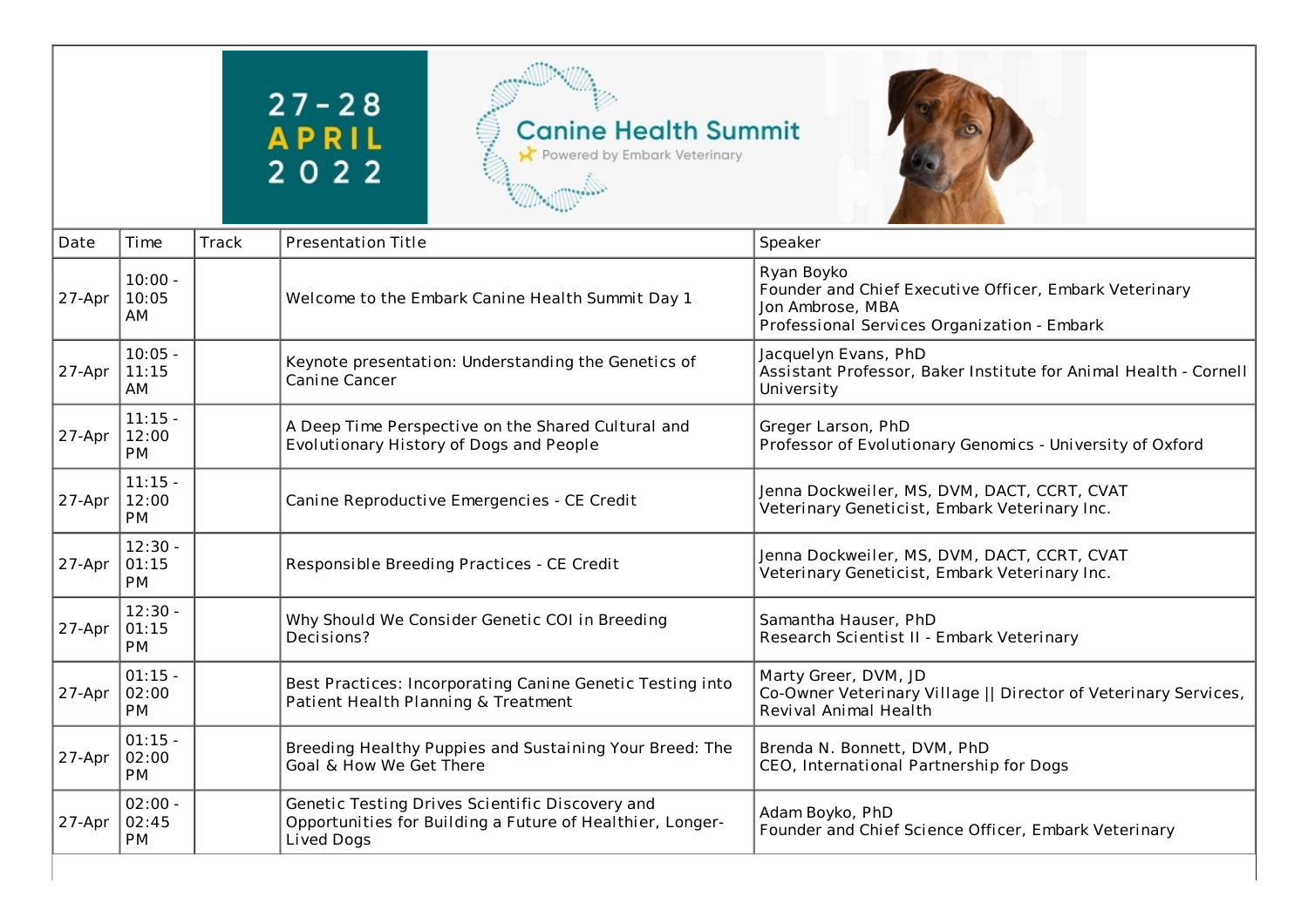| 27-Apr | $03:45 -$<br>04:30<br><b>PM</b> | An Update on the Management of Canine Acute<br>Intervertebral Disc Extrusion - CE Credit                       | Sarah Moore, DVM, DACVIM<br>Professor, Neurology and Neurosurgery - The Ohio State<br>University College of Veterinary Medicine                                                                                                                                                                                    |
|--------|---------------------------------|----------------------------------------------------------------------------------------------------------------|--------------------------------------------------------------------------------------------------------------------------------------------------------------------------------------------------------------------------------------------------------------------------------------------------------------------|
| 27-Apr | $03:45 -$<br>04:30<br><b>PM</b> | Breeding Against Complex Diseases in Dogs                                                                      | Joanna J. Ilska, PhD<br>Genetics Research Manager, The Kennel Club (UK)                                                                                                                                                                                                                                            |
| 27-Apr | $04:30 -$<br>05:30<br><b>PM</b> | Panel - The Science of Canine Wellness and Longevity<br>Reimagined                                             | Ryan Boyko<br>Founder and Chief Executive Officer, Embark Veterinary<br>Celine Halioua<br>Founder & CEO - Loyal<br>Christina Lopes<br>CEO & Co-founder - The One Health Company<br>Benjamin Lewis<br>Co-founder - The One Health Company<br>Robin P. Smith, PhD<br>Product Team - Embark                           |
| 27-Apr | $05:30 -$<br>05:35<br><b>PM</b> | Day 1 Closing Remarks                                                                                          | Jon Ambrose, MBA<br>Professional Services Organization - Embark                                                                                                                                                                                                                                                    |
| 28-Apr | $10:00 -$<br>11:30<br>AM        | Controversies in Canine Reproduction                                                                           | Autumn Davidson, DVM, MS, DACVIM<br>Clinical Instructor School of Veterinary Medicine - University of<br>California, Davis                                                                                                                                                                                         |
| 28-Apr | $11:30 -$<br>12:30<br>PM        | Panel - Shaping the future together: How Breeders Can<br>Help Scientists Better Understand Basic Breed Biology | Zachary Lounsberry<br>Product Analyst - Embark<br>Lisa Peterson<br>Senior Content Strategist, Breeder/Veterinarian - Embark<br>Veterinary<br>Larry Letsche, DVM<br>Small Animal Veterinarian - Remrock Farms Veterinary Services<br>Gail Miller Bisher<br>Director of Communications - The Westminster Kennel Club |
| 28-Apr | $12:30 -$<br>01:15<br><b>PM</b> | Canine Copper Storage Disease, Nature or Nurture?                                                              | Hille Fieten, DVM, MSc, PhD<br>Director of the Expertise Centre of Genetics, Faculty of<br>Veterinary Medicine - Utrecht University                                                                                                                                                                                |
| 28-Apr | $12:30 -$<br>01:15<br><b>PM</b> | Genetics of Problem Behaviors in Dogs                                                                          | Carlos Alvarez, PhD<br>Associate Professor - The Ohio State University Colleges of<br>Medicine & Veterinary Medicine                                                                                                                                                                                               |